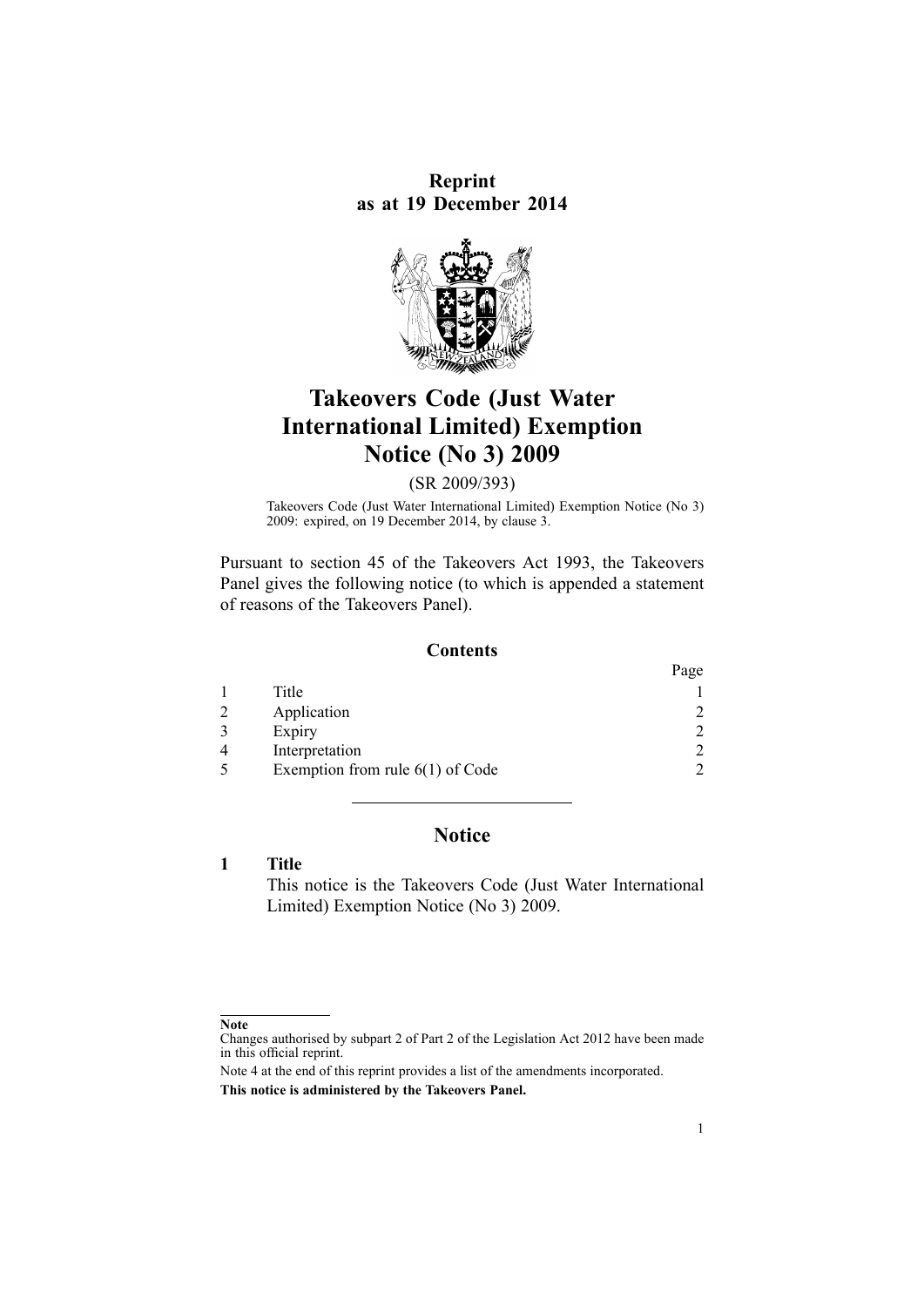| <b>Takeovers Code (Just Water International</b> | Reprinted as at  |
|-------------------------------------------------|------------------|
| Limited) Exemption Notice (No 3) 2009           | 19 December 2014 |

# **2 Application**

This notice applies to acts or omissions occurring on or after 18 December 2009.

#### **3 Expiry**

This notice expires on the close of 18 December 2014.

# **4 Interpretation**

(1) In this notice, unless the context otherwise requires,— **Act** means the [Takeovers](http://www.legislation.govt.nz/pdflink.aspx?id=DLM325508) Act 1993

**Code** means the [Takeovers](http://www.legislation.govt.nz/pdflink.aspx?id=DLM10100) Code under the [Act](http://www.legislation.govt.nz/pdflink.aspx?id=DLM325508)

**Falkenstein charitable trusts** means—

- (a) the Falkenstein Onehunga Business School Charitable Trust established by deed of trust dated 29 October 2004; and
- (b) the Falkenstein Unitec Business School Charitable Trust established by deed of trust dated 11 November 2004; and
- (c) the Falkenstein University of Auckland Business School Charitable Trust established by deed of trust dated 4 March 2005; and
- (d) the Falkenstein AUT Charitable Trust established by deed of trust dated 10 November 2008.
- (2) In this notice, <sup>a</sup> reference to <sup>a</sup> person increasing voting control is <sup>a</sup> reference to the person becoming the holder or controller of an increased percentage of the voting rights in Just Water International Limited.
- (3) Any term or expression that is defined in the [Act](http://www.legislation.govt.nz/pdflink.aspx?id=DLM325508) or the [Code](http://www.legislation.govt.nz/pdflink.aspx?id=DLM10100) and used, but not defined, in this notice has the same meaning as in the Act or the Code.

#### **5 Exemption from rule 6(1) of Code**

Every person who is appointed <sup>a</sup> trustee of any of the Falkenstein charitable trusts in accordance with the trust deed of the relevant Falkenstein charitable trust is exempted from [rule](http://www.legislation.govt.nz/pdflink.aspx?id=DLM10310) [6\(1\)](http://www.legislation.govt.nz/pdflink.aspx?id=DLM10310) of the Code in respec<sup>t</sup> of any increase in that person's voting control resulting from the appointment.

<span id="page-1-0"></span>cl 2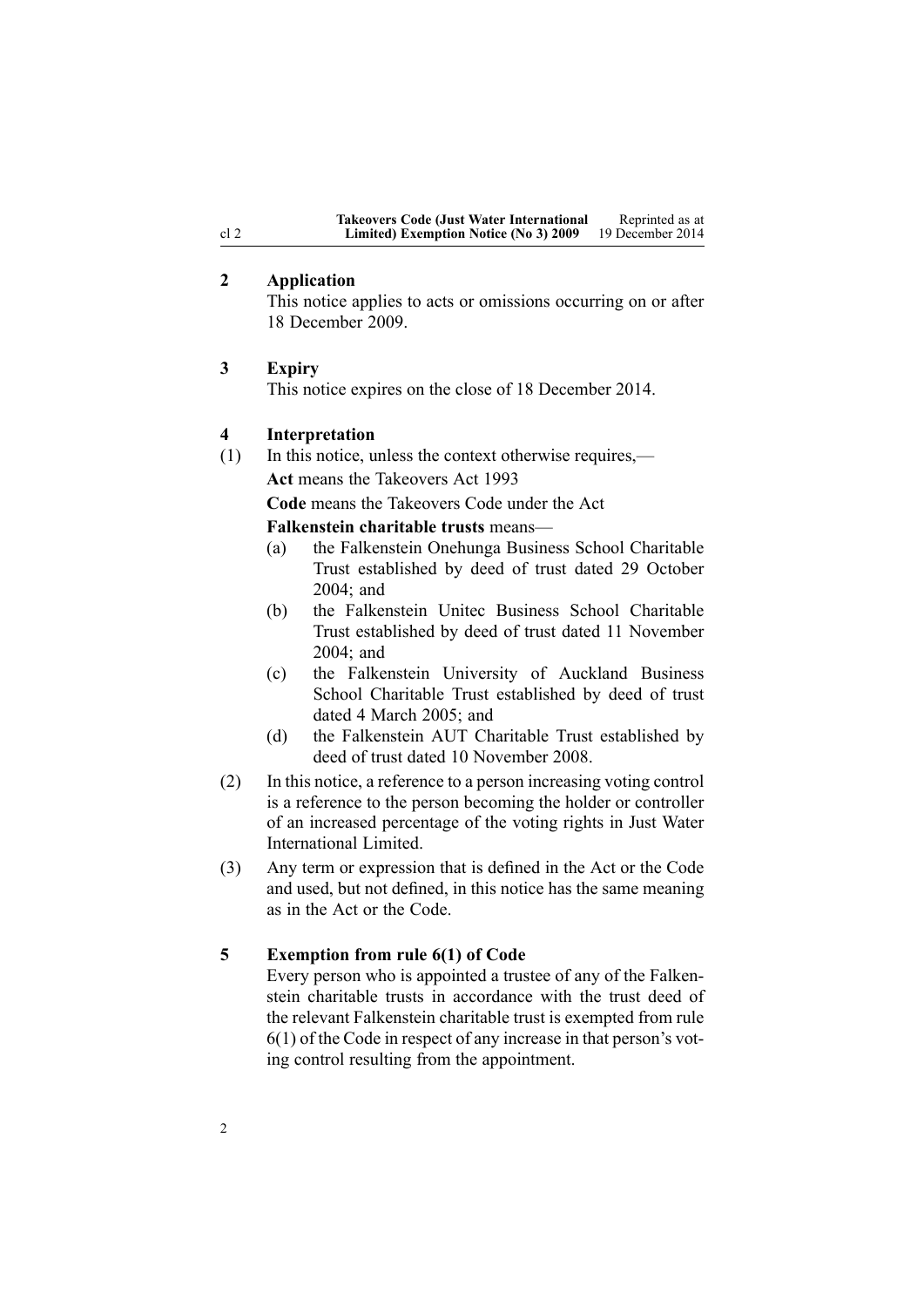<span id="page-2-0"></span>Dated at Wellington this 15th day of December 2009.

The Common Seal of the Takeovers Panel was affixed in the presence of:

[Seal]

K J O'Connor, Member.

# **Statement of reasons**

This notice applies to acts or omissions occurring on or after 18 December 2009 and expires on 18 December 2014.

The Takeovers Panel (the **Panel**) has granted an exemption from rule [6\(1\)](http://www.legislation.govt.nz/pdflink.aspx?id=DLM10310) of the Takeovers Code (the **Code**) to any person who is appointed <sup>a</sup> trustee of any of the following trusts (the **Falkenstein charitable trusts**) and who, as <sup>a</sup> result of that appointment, becomes the holder or controller of an increased percentage of voting rights in Just Water International Limited (**Just Water**):

- • the Falkenstein Onehunga Business School Charitable Trust established by deed of trust dated 29 October 2004:
- • the Falkenstein Unitec Business School Charitable Trust established by deed of trust dated 11 November 2004:
- • the Falkenstein University of Auckland Business School Charitable Trust established by deed of trust dated 4 March 2005:
- • the Falkenstein AUT Charitable Trust established by deed of trust dated 10 November 2008.

The Panel considers that it is appropriate and consistent with the objectives of the [Code](http://www.legislation.govt.nz/pdflink.aspx?id=DLM10100) to gran<sup>t</sup> the exemption because—

• every trustee of the Falkenstein charitable trusts who exercises control over the voting rights in Just Water does so in his or her capacity as <sup>a</sup> trustee and issubject to the duties and obligations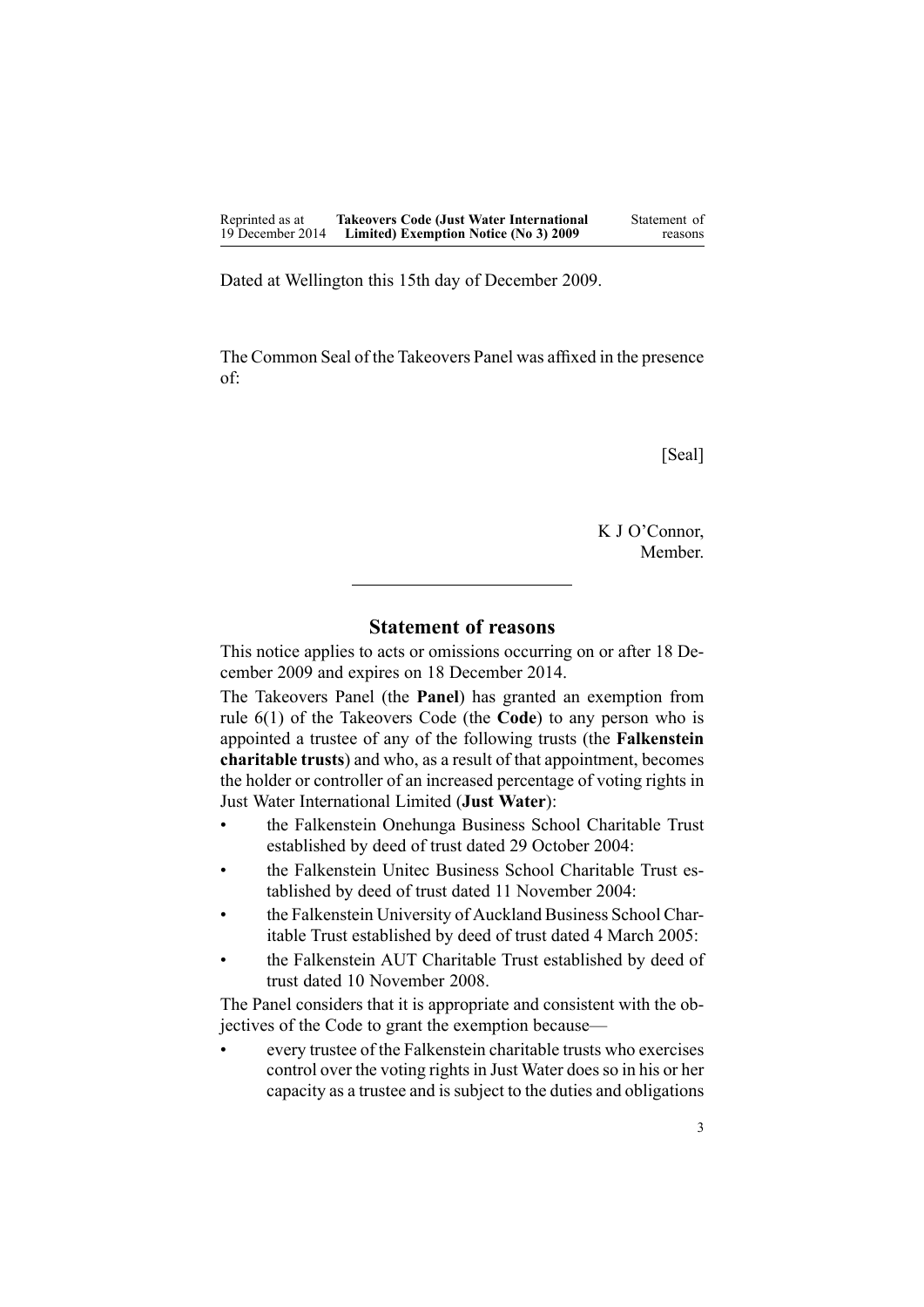| Statement of | <b>Takeovers Code (Just Water International</b> | Reprinted as at  |
|--------------|-------------------------------------------------|------------------|
| reasons      | Limited) Exemption Notice (No 3) 2009           | 19 December 2014 |

arising under the trust deed of the relevant charitable trust and at law; and

- • the [Code](http://www.legislation.govt.nz/pdflink.aspx?id=DLM10100) is not intended to inhibit changes in the governance arrangements of charitable trusts made in accordance with the relevant trust deed; and
- • the shareholders of Just Water would not be disadvantaged by not having the opportunity to vote on the appointment of <sup>a</sup> new trustee at <sup>a</sup> meeting of shareholders, as the appointment would have no real effect on those shareholders.

Issued under the authority of the [Legislation](http://www.legislation.govt.nz/pdflink.aspx?id=DLM2997643) Act 2012. Date of notification in *Gazette*: 17 December 2009.